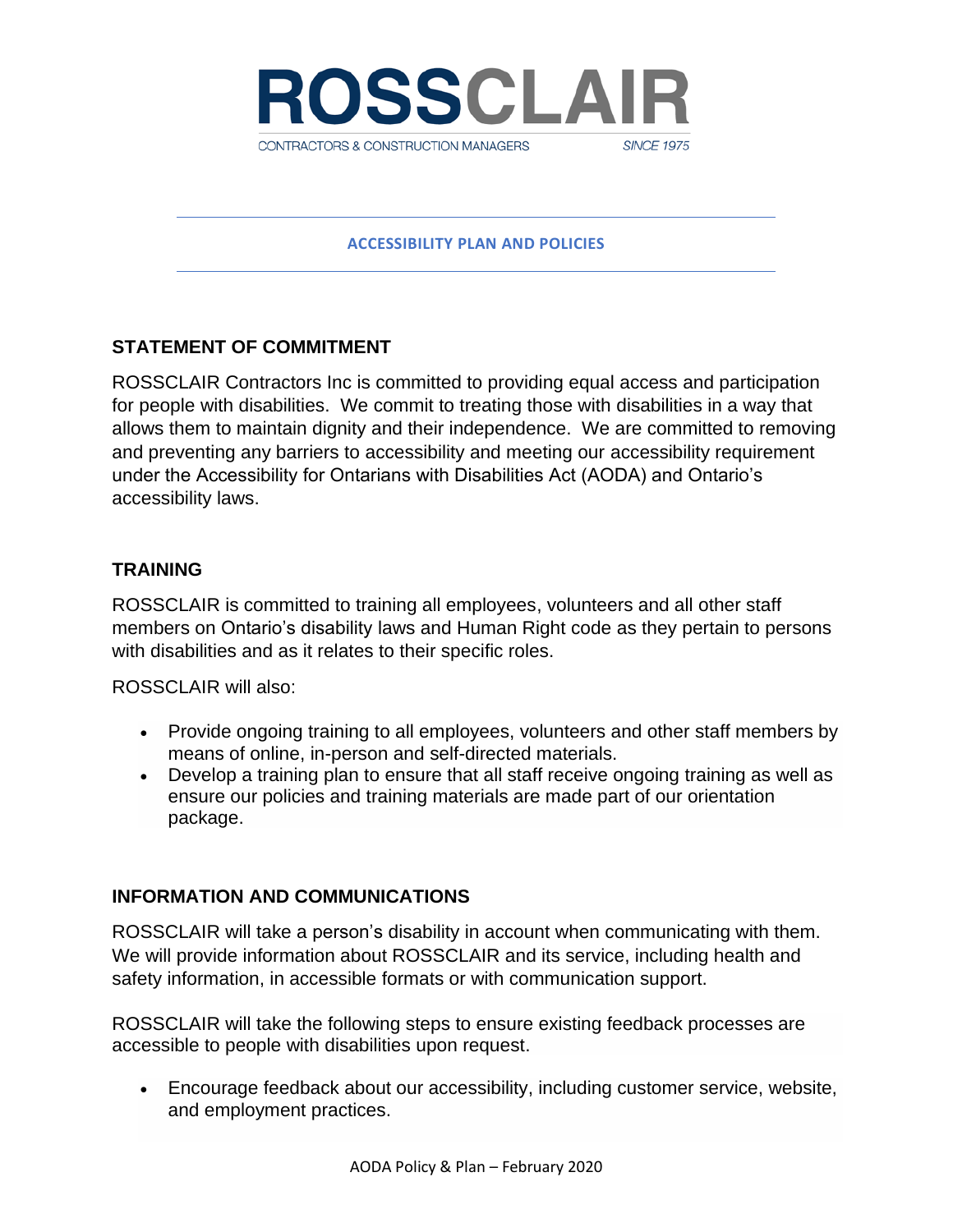

• Feedback can be submitted using an online 'Contact Us' form, which is available at: [https://rossclair.ca/contact-us/.](https://rossclair.ca/contact-us/) Feedback may also be made in writing, by telephone, fax, or email to:

> ROSSCLAIR Contractors 59 Comstock Road, Suite 1 Toronto, ON M1L 2G6 Tel: 416-285-0190 Fax: 416-285-0192 Email: **[info@rossclair.ca](mailto:info@rossclair.ca)**

• A delegate will review the customer feedback, investigate the situation, try to resolve it and provide a response within 2 business days of receiving the information.

ROSSCLAIR has taken steps to make our website and content conform with WCAG 2.0, Level AA. We will continue to review website accessibility with external organizations to maintain the required levels of accessibility for users with disabilities.

# **EMPLOYMENT**

ROSSCLAIR will make known to its employees, potential new hires and the public that accommodations can be made during the recruitment and hiring process.

- List on our website that accommodations can be made available to those that request it.
- Advise on all job postings and recruitment efforts that accommodations are available upon request
- Review and monitor whether hiring managers tell prospective employees that accommodations are available throughout the interview process.

All staff will be notified that supports are available for those with disabilities and we will put in place processes to develop individual accommodations plans for employees.